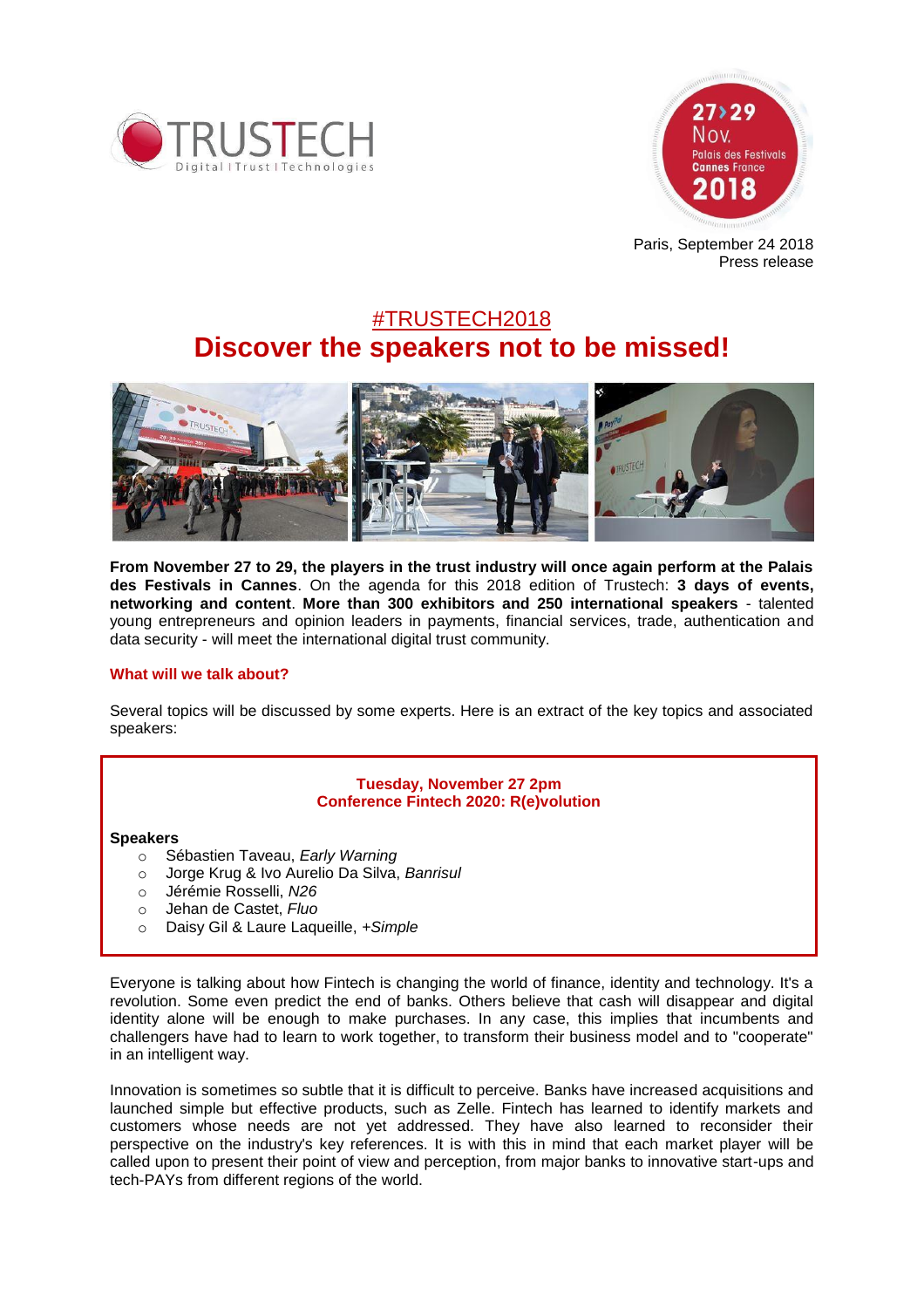#### **Wednesday, November 28 @12.20pm Build the digital nation: the estonian experience**

**Speaker :** Victoria Saue, Head of Legal, Risk and Compliance for e-Residency Program, *Government of Estonia*

Internet, among other technological advances, allows more people to live and work around the world with greater freedom, freeing themselves from any fixed place. This is one of the reasons why governments like Estonia's are rapidly moving towards borderless digital nations in order to better serve and benefit the citizens of this new digital world.

97% of the Estonian population has thus had the strongest and most complete digital identity for almost 20 years. And since 2014, tens of thousands of people from more than 150 countries have become Estonian e-citizens - members of the new digital nation.

This conference will give participants an overview of how the Estonian digital environment works, how it is transparent and secure, and how it has been possible to open these e-services to non-residents.

## **Wednesday, November 28 @2pm The future of blockchain**

#### **Speakers**

- o Remy Bigot, *Bitcoin Show*
- o Ouriel Ohayon, *Codename Django & TechCrunch France*
- o Simon Polrot, *VariabL @ ConsenSys & Ethereum*
- o Scott Dueweke, *Identity and Payment Association*
- o Thomas Leirits, *Blockpass.org*
- o Jonathan Chester, *Bitwage*
- o Stefan Rueping, *Infineon Technologies*

The Blockchain technology has attracted everyone's attention, as more and more companies and entities are seeing its promise and potential. Many consider the Blockchain as the foundation of a reliable and distributed Internet. The Blockchain is about to have a significant impact on multiple industries such as payments, insurance, finance, energy, health, IoT, music and more.

This discussion will help participants understand the commercial value of the Blockchain and the key success factors for projects in this area. We will also discuss the chapter on the opportunities that the Blockchain represents for companies and how to maximize those available to them.

> To get more information and register to the event, please visit the website: [www.trustech-event.com](http://www.trustech-event.com/)

### **Press contacts: Oxygen agency Morad Salehi / Sandra Codognotto – 06 79 78 16 76 / 06 63 92 36 00 -** [trustech@oxygen-rp.com](mailto:trustech@oxygen-rp.com)

#### **About COMEXPOSIUM**

The COMEXPOSIUM Group, one of the world's leading event organizers, is involved in more than 170 B2C and B2B events across 11 different sectors, including food, agriculture, fashion, security, digital, construction, high